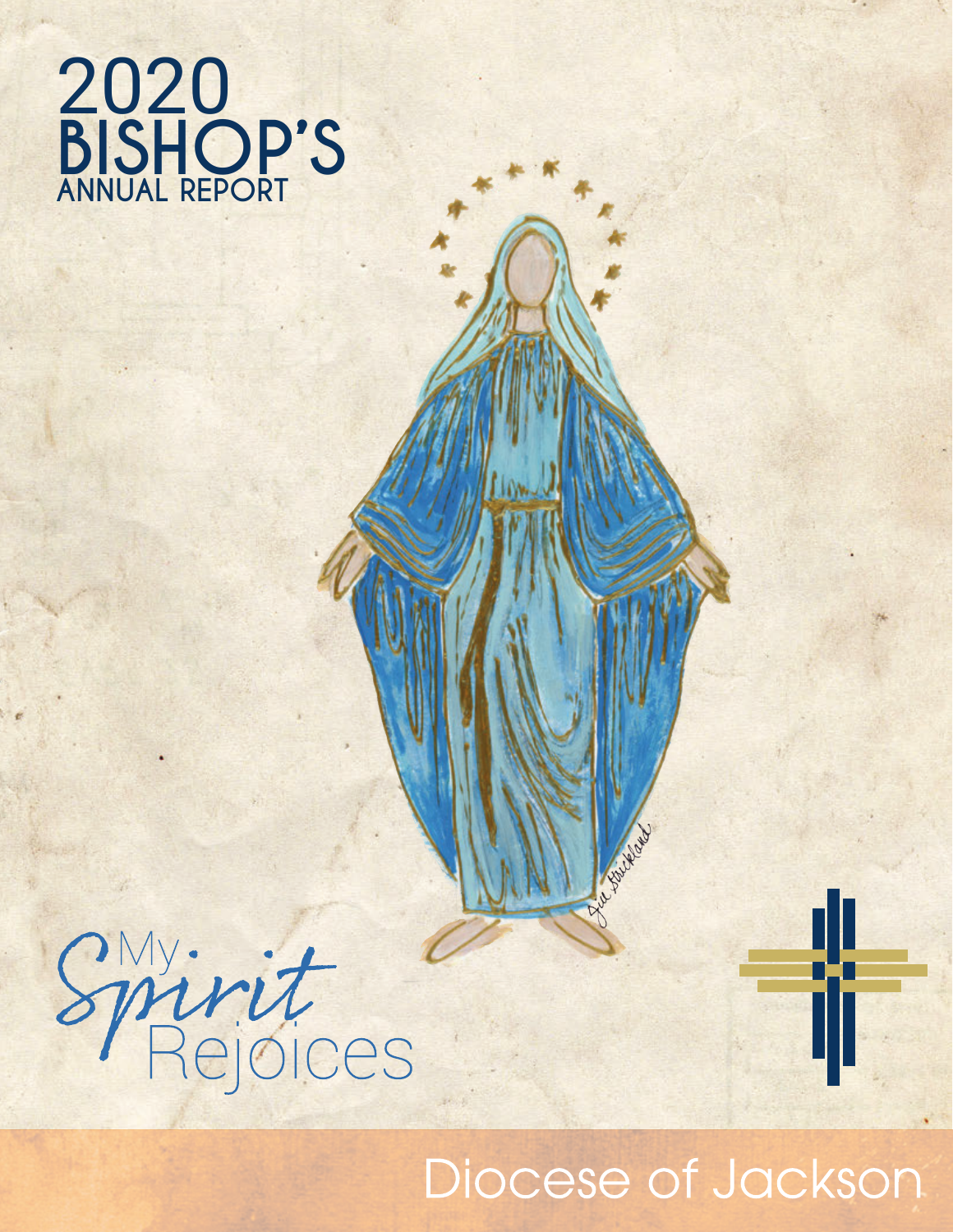

## DEAR FRIENDS IN CHRIST,

We have seen unprecedented times this year. I sincerely thank you for supporting the many ministries of the Catholic Service Appeal. As you review the annual report, you will see how your generosity supported the many pastoral, educational and charitable ministries in our diocese. We should be proud of how our diocese came together to rally around the many needs and ministries that are important to us and

our Catholic faith.

As we prepare for the 2021 Catholic Service Appeal please know that your support is needed and greatly appreciated. Our theme this year is Embrace – Serve – Inspire with a picture of Sr. Thea Bowman as the inspiration. Our beloved Servant of God is such a model of faith and faithful living to so many in our diocese. As we approach Thanksgiving may Sr. Thea inspire us to embrace all humankind, serve all in need, and inspire others to follow in her footsteps. She once asked of God, "Touch me with your love so that I can help somebody, so that I can serve somebody, so that I can bless somebody."

We pray for those faithful donors who are accustomed to giving who are now on the receiving end due to financial loss. We are grateful to those who were able to give even more generously to support these ministries. Together we will continue the work of Christ as our country and our Church continue to recover from this pandemic.

Please know that I am praying for you and your family.

Sincerely Yours in Christ,<br>+ Jouph R. Kopuz Most Reverend Bishop Joseph Kopacz

### **SEMINARIAN EDUCATION \$125,000**

Seminarian Education provides our diocese with priests that will minister to our Catholic Community. In June we ordained Fr. Andrew Nguyen and Fr. Cesar Sanchez as priests. Your support of the Catholic Service Appeal helped our six seminarians prepare for the priesthood so that they receive the academic and spiritual formation necessary to serve the people of our diocese.

### **CATHOLIC CHARITIES 1999 12:000 12:000 12:000 12:000 12:000 12:000 12:000 12:000 12:000 12:000 12:000 12:00:000**

The Catholic Service Appeal provides support to Catholic Charities, so they can reach out to the most vulnerable and poor in the community. Catholic Charities, with program locations in Jackson, Natchez, Vardaman, and Biloxi serves over 16,000 men, women and children through direct services, crisis outreach, community education, and advocacy each year.

### **MISSION PARISHES / SCHOOLS \$100,000**

Our mission parishes and schools are filled with people who are committed to our Catholic faith and committed to building a stronger Catholic community, however, resources are scarce. Your support helped to subsidize many of our mission parishes and schools by providing Catholics in Mississippi a place to worship and children an education based on the gospel teachings.



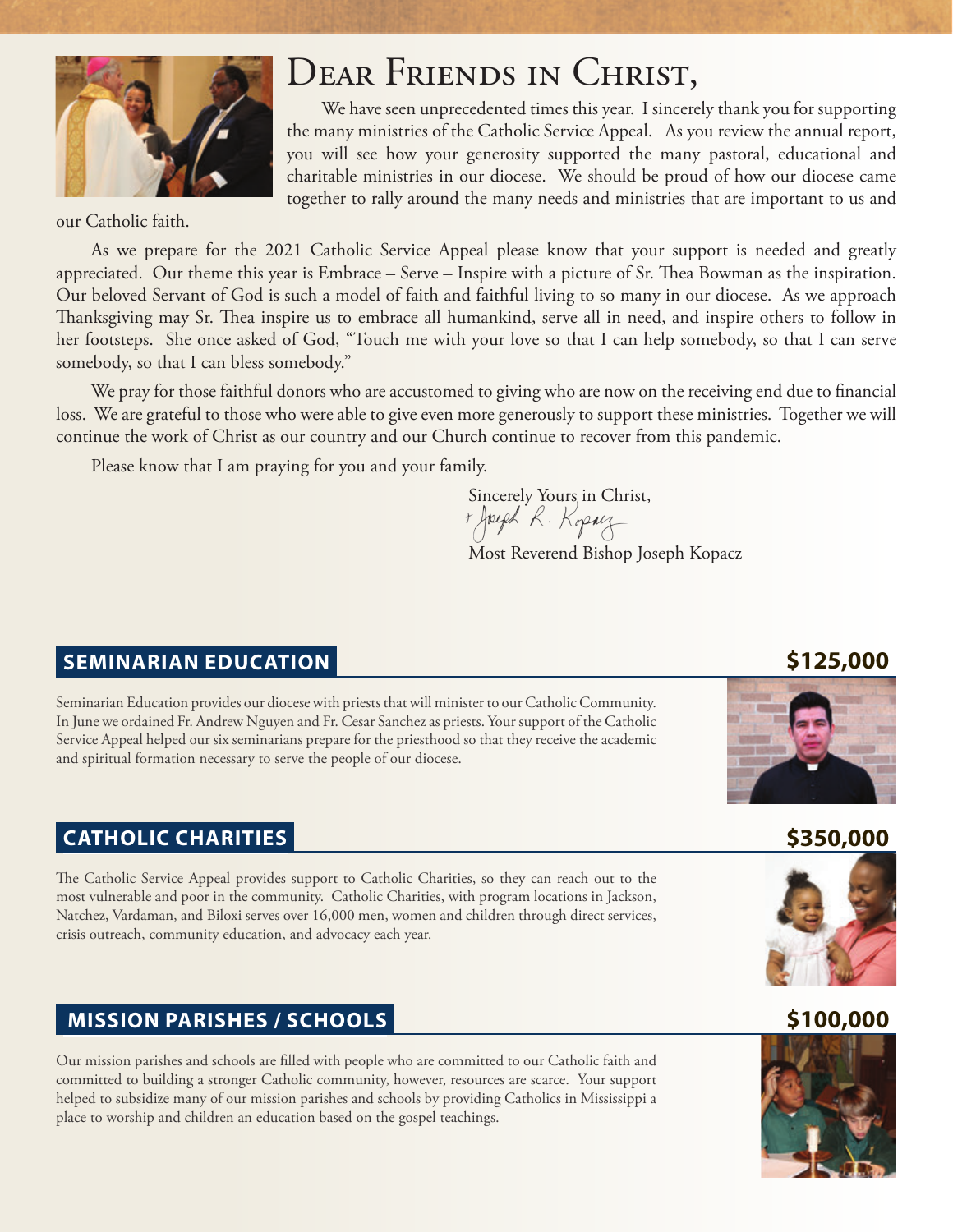#### **FORMATIONAL MINISTRIES 1999 5152,500**

#### *Religious Education and Faith Formation Office* offers training, retreats, and certification for parish lay ministries and Catholic School teachers who are involved in catechesis, RCIA, Liturgy, Lay Ecclesial Ministry, Pastoral Ministry and more. This training is provided both on-site and online.

*Intercultural Office* has been tasked with serving the needs of long standing and emerging cultural communities in the Diocese. The Office's constituencies include Black, Hispanic, Vietnamese, and Native American Catholics. Its mission will also include sensitivity to emerging cultural communities.

*Family Ministry Office* coordinates services and offers programs that support couples, families, and individuals by way of marriage preparation, remarriage preparation, marriage enrichment, grief support, divorce support and Natural Family Planning.

*Youth Ministry Office* ministers to, with and for young people and guides them to an intimate and dynamic relationship with Jesus Christ. Our youth have been given a life-long

challenge that includes full involvement in the life, mission, and work of the Catholic Church. Believing that the most effective ministry to youth occurs at the parish level. We assist parish leaders who guide our youth by offering programs, events, and outreach to build and maintain a strong youth presence.

### **RETIRED PRIESTS / CLERGY ASSISTANCE \$190,000**

Your gift to the Catholic Service Appeal is a way of honoring those retired priests that have faithfully served our parishes and diocese for many years. Even in retirement, many continue to serve by celebrating Mass, visiting hospitals, and ministering to the sick.

### **CAMPUS MINISTRY 1999 12:000 12:000 12:000 12:000 12:00:00 12:00:00 12:00:00 12:00:00 12:00:00 12:00:00 12:00:00 12:00:00 12:00:00 12:00:00 12:00:00 12:00:00 12:00:00 12:00:00 12:00:00 12:00:00 12:00:00 12:00:00 12:00:00**

The Office of Campus Ministry works with colleges around the diocese to help meet the spiritual needs of our Catholic college students. Campus Ministry provides a place where college students can grow in their faith through the celebration of Mass, campus and diocesan retreats, social gatherings, and bible study groups. Campus Ministry meets the needs of our Catholic college students by providing a community of believers who share a desire to live a Christian lifestyle.

### **PUBLIC RELATIONS \$47,650**

Your support not only helped to keep our Catholics up to date on local, national, and worldwide Catholic events through our Mississippi Catholic newspaper and website, but also offered the Church's teachings to the broader community. Our mission is to promote the Catholic Church and the gospel message through media relations, public relations, and multimedia efforts, including broadcast and web-based communications.

DEPARTMENT

#### 2020 ANNUAL REPORT